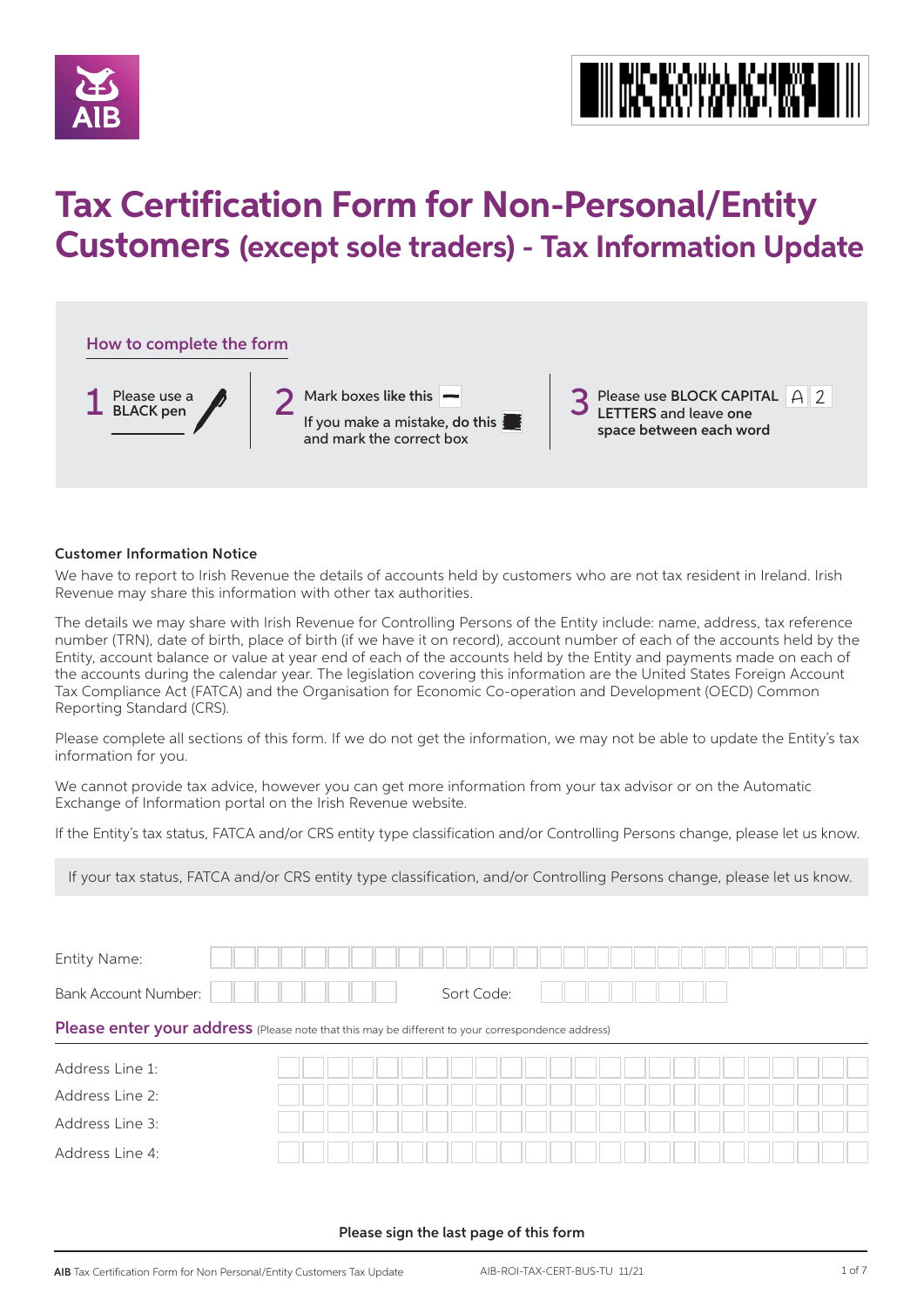# US Foreign Account Tax Compliance Act (FATCA)

Please answer each question in this section.

#### Please indicate Entity Type

Under legislation which incorporates FATCA into Irish law you are required to identify the relevant Entity Type. When providing answers to the questions below refer to the online Entity Classification Guide for definitions of each Entity Type (FATCA Section). This guide is available at business.aib.ie/help/tax-information-reporting.

All entities must complete question 1 and follow the instructions thereafter.

| 1. |   | Is your Entity a US Person (under FATCA)?                                                                                                                                |
|----|---|--------------------------------------------------------------------------------------------------------------------------------------------------------------------------|
|    | a | Specified US Person - Provide US TRN (Tax Reference Number) and continue to Page 3.                                                                                      |
|    |   | <b>US TRN</b>                                                                                                                                                            |
|    | b | Other US Person - If you have selected (b) continue to Page 3.                                                                                                           |
|    | c | None of the above - Select one of the Entity Types in questions 2 or 3 below.                                                                                            |
| 2. |   | Is your Entity a Non-Financial Foreign Entity (NFFE) (under FATCA)? - Note that 'foreign' here refers to non-US.<br>Yes - If so, is it an Active NFFE or a Passive NFFE? |
|    |   | Active NFFE - If you have selected (a) continue to Page 3.<br>a                                                                                                          |
|    |   | Passive NFFE - If you have selected (b) continue to Page 3 and complete the certification details of the<br>b<br>Controlling Persons on Pages 5 & 6.                     |
|    |   | No - If no, then select one of the Entity Types in question 3 below.                                                                                                     |
|    |   |                                                                                                                                                                          |
| з. |   | Is your Entity a Financial Institution (under FATCA)?                                                                                                                    |
|    |   | If yes select the applicable option below and continue to Page 3.                                                                                                        |
|    | a | Certified Deemed Compliant Financial Institution                                                                                                                         |
|    | b | Registered Deemed Compliant Financial Institution                                                                                                                        |
|    | c | Partner Jurisdiction Financial Institution (including Irish Financial Institutions)                                                                                      |
|    | d | Participating Financial Institution<br>If you have selected (b) or (c) or (d) you must provide GIIN (Global Intermediary Identification Number).                         |
|    |   | GIIN                                                                                                                                                                     |
|    | е | <b>Exempt Beneficial Owner</b><br>(Examples: Governmental Organisation, Central Bank, Pension Trust and International Organisations such as<br>World Bank and IMF)       |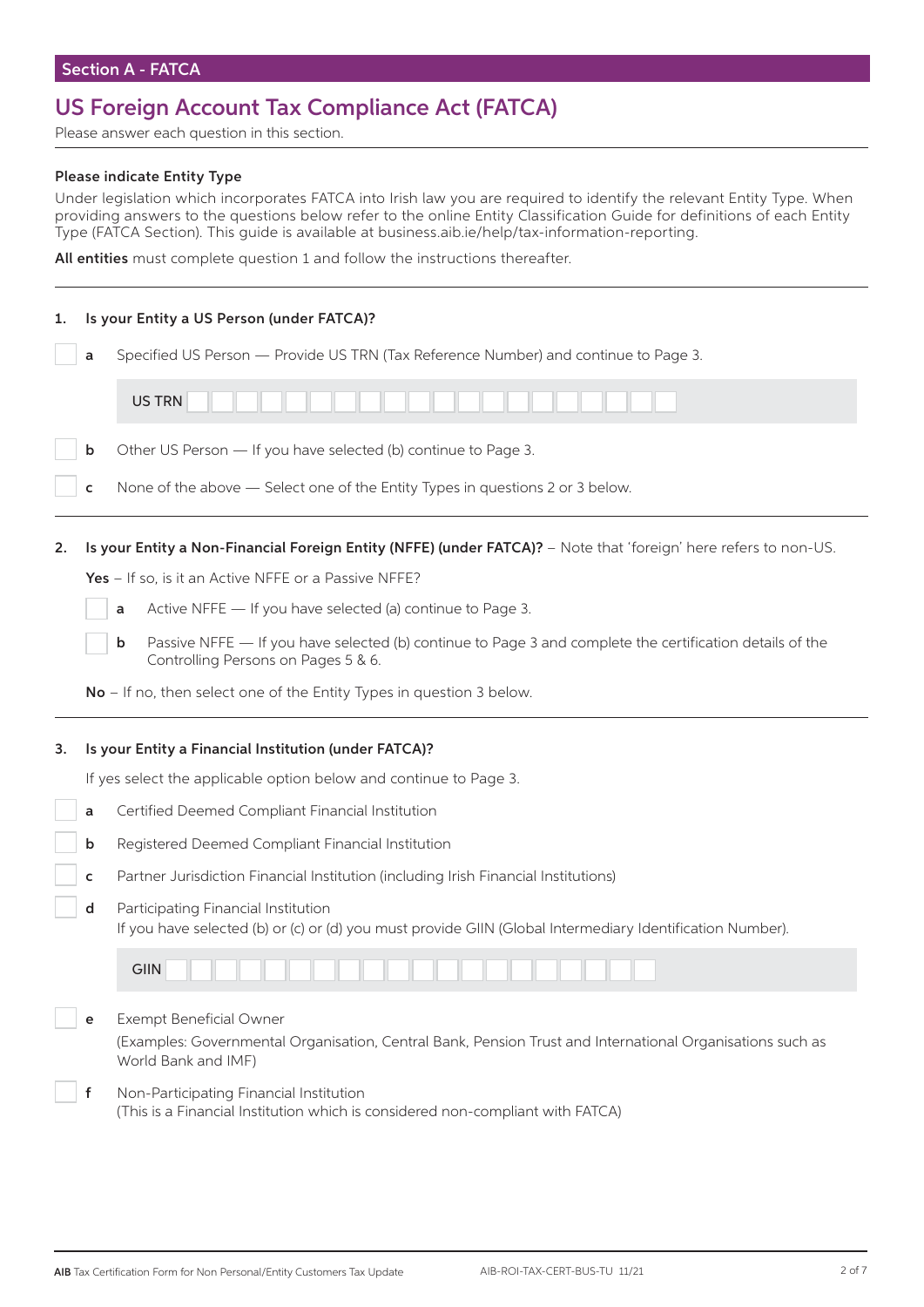### **Common Reporting Standard (CRS) Organisation for Economic Co-operation and Development (OECD)**

Please answer each question in this section.

#### Please indicate Entity Type

All entities must select one of the options listed in questions 1 or 2 below.

Under legislation which incorporates CRS into Irish law you are required to provide the jurisdiction of tax residence and tax reference number of the Entity and to identify the relevant Entity Type. When providing answers to the questions below refer to the online Entity Classification Guide for definitions of each Entity Type (CRS Section). The information provided in this section is for CRS and this classification may differ from the Entity's FATCA classification on Page 2. This guide is available at business.aib.ie/help/tax-information-reporting.

| Jurisdiction of Tax Residence: |                                                                                                                                                                                                                                                                                                                                   |
|--------------------------------|-----------------------------------------------------------------------------------------------------------------------------------------------------------------------------------------------------------------------------------------------------------------------------------------------------------------------------------|
|                                | If your entity is not tax resident in any jurisdiction (for example, because it is fiscally<br>transparent), please provide its place of effective management or country in which<br>its principal office is located. Please refer to the OECD automatic exchange of<br>information portal for more information on tax residence. |
| Tax Reference Number:          |                                                                                                                                                                                                                                                                                                                                   |
|                                | Please fill in the Tax Reference Number (TRN) for the country in which the Entity is tax<br>resident. If the Entity is only tax resident in the Republic of Ireland or in a country that                                                                                                                                          |

does not provide a TRN leave the TRN field blank.

#### 1. Is your entity a Non-Financial Entity (NFE) (under CRS)?

If yes select the applicable option below.

Yes - If so, is it an Active NFE or a Passive NFE?

- a Active NFE other then the types listed in 1(b) below.
- **b** Active NFE of the type listed below:
	- Governmental Entity
	- International Organisation
	- Central Bank
	- A corporation, the stock of which is regularly traded on one or more established securities markets or any corporation that is a Related Entity of such corporation.
- c Passive NFE If you have selected (c) complete the certification details of the Controlling Persons on Pages 5 & 6.

No – If no, then select one of the Entity Types in question 2 below.

#### 2. Is your entity a Financial Institution (under CRS)?

If yes select the applicable option below.

 If the Entity is an Investment Entity 2(b), please complete the certification details of the Controlling Persons on Pages 5 & 6.

Financial Institution – Depository Institution, Custodial Institution, Specified Insurance Company or Investment Entity other than that described in 2(b) below.

**b** Investment Entity that meets the following conditions:

- Not resident in a Participating Jurisdiction; and
- Gross income is primarily attributable to investing, reinvesting or trading in Financial Assets; and
- Managed by another Financial Institution as described in 2(a) above.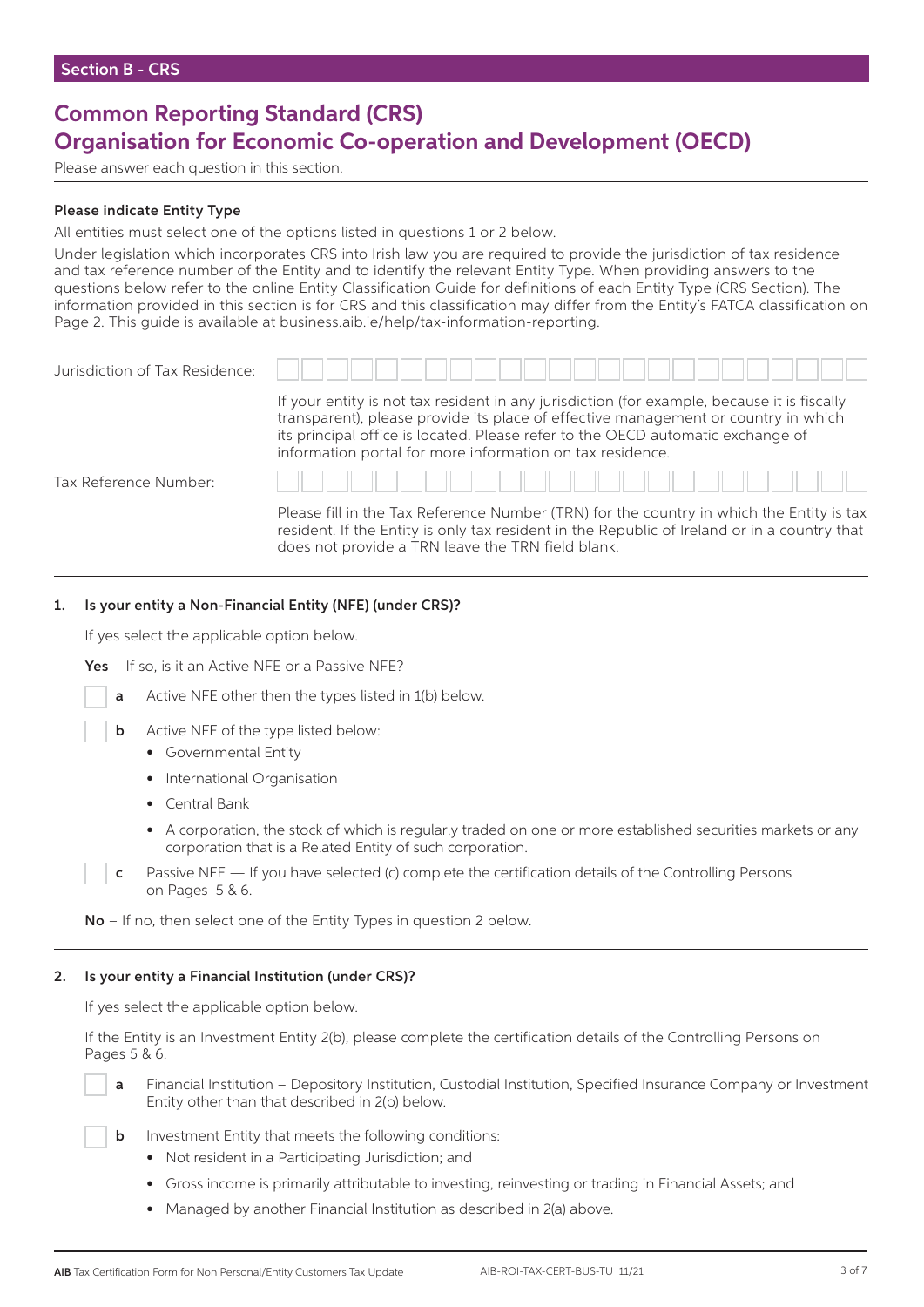# **Definitions of Controlling Persons by Legal Entity**

#### Company

Any individual who ultimately owns or controls 25% or more of the shares in the company. Where no individual owns or controls 25% or more of the shares in the company, any individual who otherwise exercises control of the company through other means e.g. as a result of voting rights. Where no individual meets either of the above tests, the details of the individual who holds the position of senior managing official must be provided.

For the purposes of this form, the senior managing official is the person who exercises executive control over the daily or regular affairs of the company through a senior management position e.g. chief executive officer, chief financial officer, managing or executive director, or president.

#### Incorporated Society

Any individual who ultimately owns or controls 25% or more of the shares in the incorporated society. Where no individual owns or controls 25% or more of the shares in the incorporated society, any individual who otherwise exercises control of the incorporated society through other means e.g. as a result of voting rights. Where no individual meets either of the above tests, the details of the individual who holds the position of senior managing official must be provided.

For the purposes of this form, the senior managing official is the person who exercises executive control over the daily or regular affairs of the incorporated society through a senior management position e.g. chief executive officer, chief financial officer, managing or executive director, or president.

#### Partnership

Any individual who ultimately owns or controls 25% or more of the capital or profits in the partnership. Where no individual owns or controls 25% or more of the capital or profits in the partnership, any individual who otherwise exercises control of the partnership through other means e.g. as a result of voting rights. Where no individual meets either of the above tests, the details of the individual who holds the position of senior managing partner must be provided.

#### Limited Partnership

Any individual who ultimately owns or controls 25% or more of the capital or profits in the partnership. Where no individual owns or controls 25% or more of the capital or profits in the partnership, any individual who otherwise exercises control of the partnership through other means e.g. as a result of voting rights. Where no individual meets either of the above tests, the details of the individual who holds the position of senior managing partner must be provided.

#### **Trust**

Controlling Persons means any of the following:

- (a) any individual who is entitled to or will in the future be entitled to an interest in the trust property;
- (b) the class of individuals in whose interest the trust is set up;
- (c) the settlor;
- (d) the trustee(s);
- (e) the protector (if any);
- (f) any other person exercising ultimate effective control over the trust (including through a chain of control/ownership) e.g. power to lend/invest trust property; vary the trust or add/remove a beneficiary/trustee.

#### Unincorporated Entity (e.g. Association, Society, Club/Charity)

Any individual who ultimately owns, controls or benefits from 25% or more of the property of the unincorporated entity. Where no individual owns, controls or benefits from 25% or more of the property of the unincorporated entity, any individual who otherwise exercises control of the unincorporated entity through other means e.g. as a result of voting rights. Where no individual meets either of the above tests, the details of the individual who holds the position of senior managing official must be provided.

For the purposes of this form, the senior managing official is the person who exercises executive control over the daily or regular affairs of the unincorporated entity through a senior management position e.g. chief executive officer, chief financial officer, managing or executive director, or president.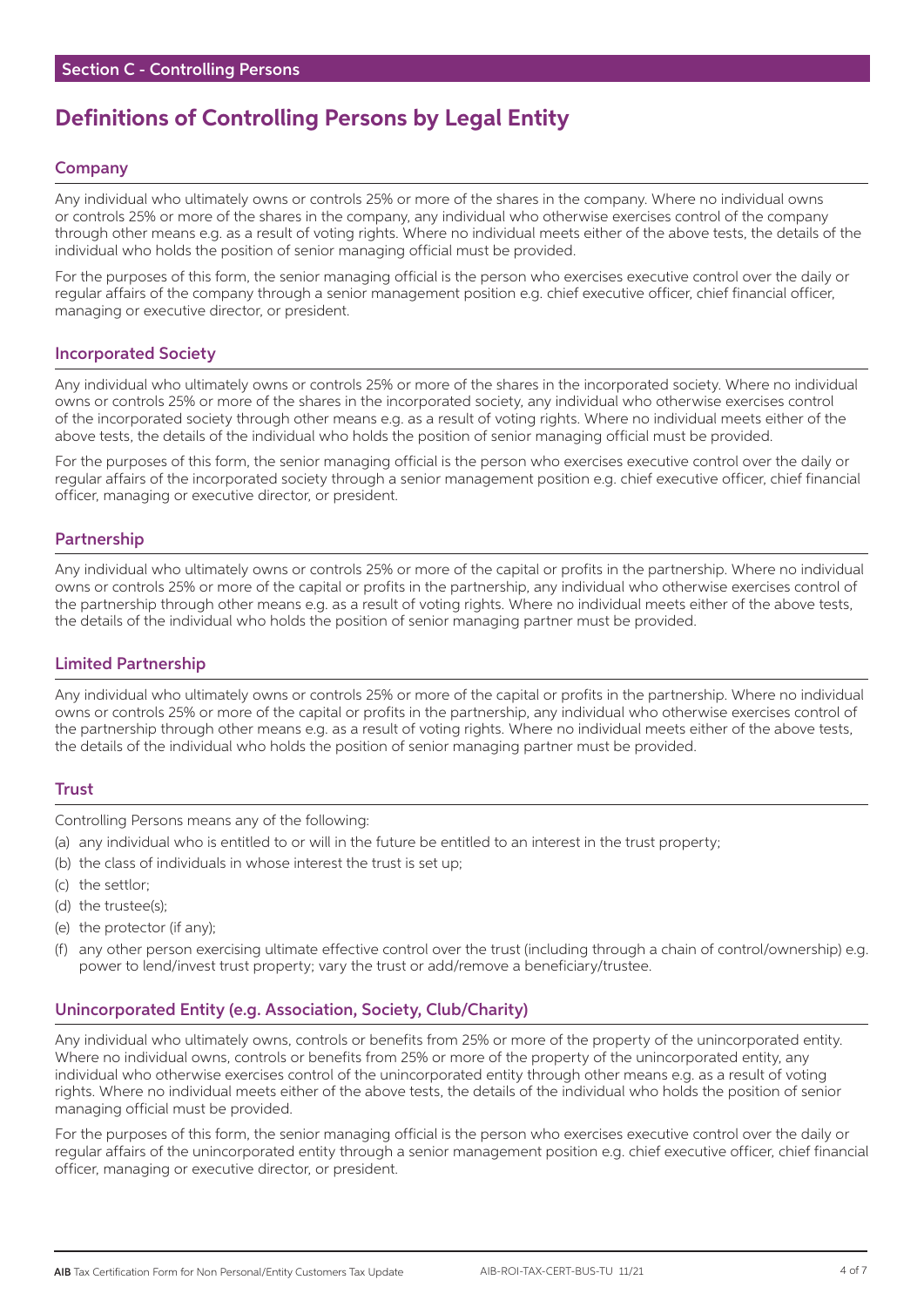Controlling Persons section need only be completed by (1) an Entity who is a Passive NFFE under FATCA (See Section A) and (2) Passive NFE under CRS (See Section B) or Investment Entity (See Section B, Q2(b))

### **Certification of Controlling Persons**

If the account holder has more than four Controlling Persons, print additional copies of these pages and submit them with this application form.

| Name:<br>Address:     |     |     |       |  |      |  |  |  |  |  |  |  |  |  |  |  |
|-----------------------|-----|-----|-------|--|------|--|--|--|--|--|--|--|--|--|--|--|
| Date of Birth         | Day |     | Month |  | Year |  |  |  |  |  |  |  |  |  |  |  |
| Country of Birth      |     |     |       |  |      |  |  |  |  |  |  |  |  |  |  |  |
| Are you a US Citizen? |     | Yes |       |  | No   |  |  |  |  |  |  |  |  |  |  |  |

#### In what country(ies) are you tax resident?

If you answered Yes to the US Citizen question please include the United States as one of the countries below.

Please fill in the Tax Reference Number (TRN) for each country in which the Controlling Person is tax resident. If the Controlling Person is tax resident in the Republic of Ireland or in a country that does not provide a TRN leave the TRN field blank.

Please provide at least one jurisdiction of tax residence.

| Jurisdiction of Tax Residence                    | Jurisdiction of Tax Residence | Jurisdiction of Tax Residence |
|--------------------------------------------------|-------------------------------|-------------------------------|
| Tax Reference Number                             | Tax Reference Number          | Tax Reference Number          |
| Name:<br>Address:                                |                               |                               |
| Month<br>Day<br>Date of Birth                    | Year                          |                               |
| Country of Birth<br>Are you a US Citizen?<br>Yes | No                            |                               |

#### In what country(ies) are you tax resident?

If you answered Yes to the US Citizen question please include the United States as one of the countries below.

Please fill in the Tax Reference Number (TRN) for each country in which the Controlling Person is tax resident. If the Controlling Person is tax resident in the Republic of Ireland or in a country that does not provide a TRN leave the TRN field blank.

Please provide at least one jurisdiction of tax residence.

| Jurisdiction of Tax Residence | Jurisdiction of Tax Residence | Jurisdiction of Tax Residence |
|-------------------------------|-------------------------------|-------------------------------|
|                               |                               |                               |
| Tax Reference Number          | Tax Reference Number          | Tax Reference Number          |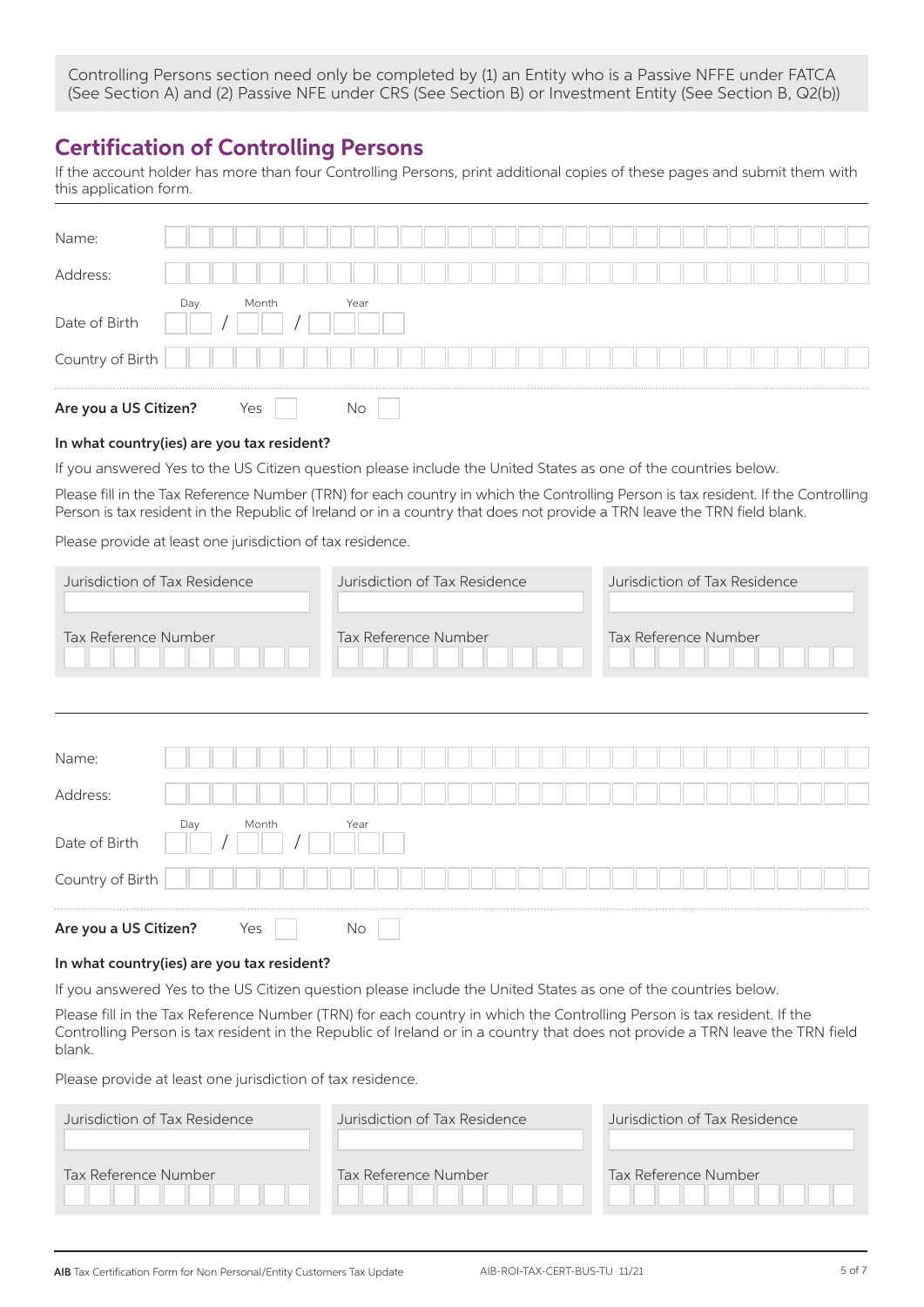Controlling Persons section need only be completed by (1) an Entity who is a Passive NFFE under FATCA (See Section A) and (2) Passive NFE under CRS (See Section B) or Investment Entity (See Section B, Q2(b))

### **Certification of Controlling Persons (cont'd)**

| Name:                 |     |     |       |  |      |  |  |  |  |  |  |  |  |  |  |  |
|-----------------------|-----|-----|-------|--|------|--|--|--|--|--|--|--|--|--|--|--|
| Address:              |     |     |       |  |      |  |  |  |  |  |  |  |  |  |  |  |
| Date of Birth         | Day |     | Month |  | Year |  |  |  |  |  |  |  |  |  |  |  |
| Country of Birth      |     |     |       |  |      |  |  |  |  |  |  |  |  |  |  |  |
| Are you a US Citizen? |     | Yes |       |  | No   |  |  |  |  |  |  |  |  |  |  |  |

#### In what country(ies) are you tax resident?

If you answered Yes to the US Citizen question please include the United States as one of the countries below.

Please fill in the Tax Reference Number (TRN) for each country in which the Controlling Person is tax resident. If the Controlling Person is tax resident in the Republic of Ireland or in a country that does not provide a TRN leave the TRN field blank.

Please provide at least one jurisdiction of tax residence.

| Jurisdiction of Tax Residence | Jurisdiction of Tax Residence | Jurisdiction of Tax Residence |
|-------------------------------|-------------------------------|-------------------------------|
| Tax Reference Number          | Tax Reference Number          | Tax Reference Number          |

| Name:                 |     |       |  |      |  |  |  |  |  |  |  |  |  |  |  |
|-----------------------|-----|-------|--|------|--|--|--|--|--|--|--|--|--|--|--|
| Address:              |     |       |  |      |  |  |  |  |  |  |  |  |  |  |  |
| Date of Birth         | Day | Month |  | Year |  |  |  |  |  |  |  |  |  |  |  |
| Country of Birth      |     |       |  |      |  |  |  |  |  |  |  |  |  |  |  |
| Are you a US Citizen? |     | Yes   |  | No   |  |  |  |  |  |  |  |  |  |  |  |

#### In what country(ies) are you tax resident?

If you answered Yes to the US Citizen question please include the United States as one of the countries below.

Please fill in the Tax Reference Number (TRN) for each country in which the Controlling Person is tax resident. If the Controlling Person is tax resident in the Republic of Ireland or in a country that does not provide a TRN leave the TRN field blank.

Please provide at least one jurisdiction of tax residence.

| Jurisdiction of Tax Residence | Jurisdiction of Tax Residence | Jurisdiction of Tax Residence |
|-------------------------------|-------------------------------|-------------------------------|
| Tax Reference Number          | Tax Reference Number          | Tax Reference Number          |